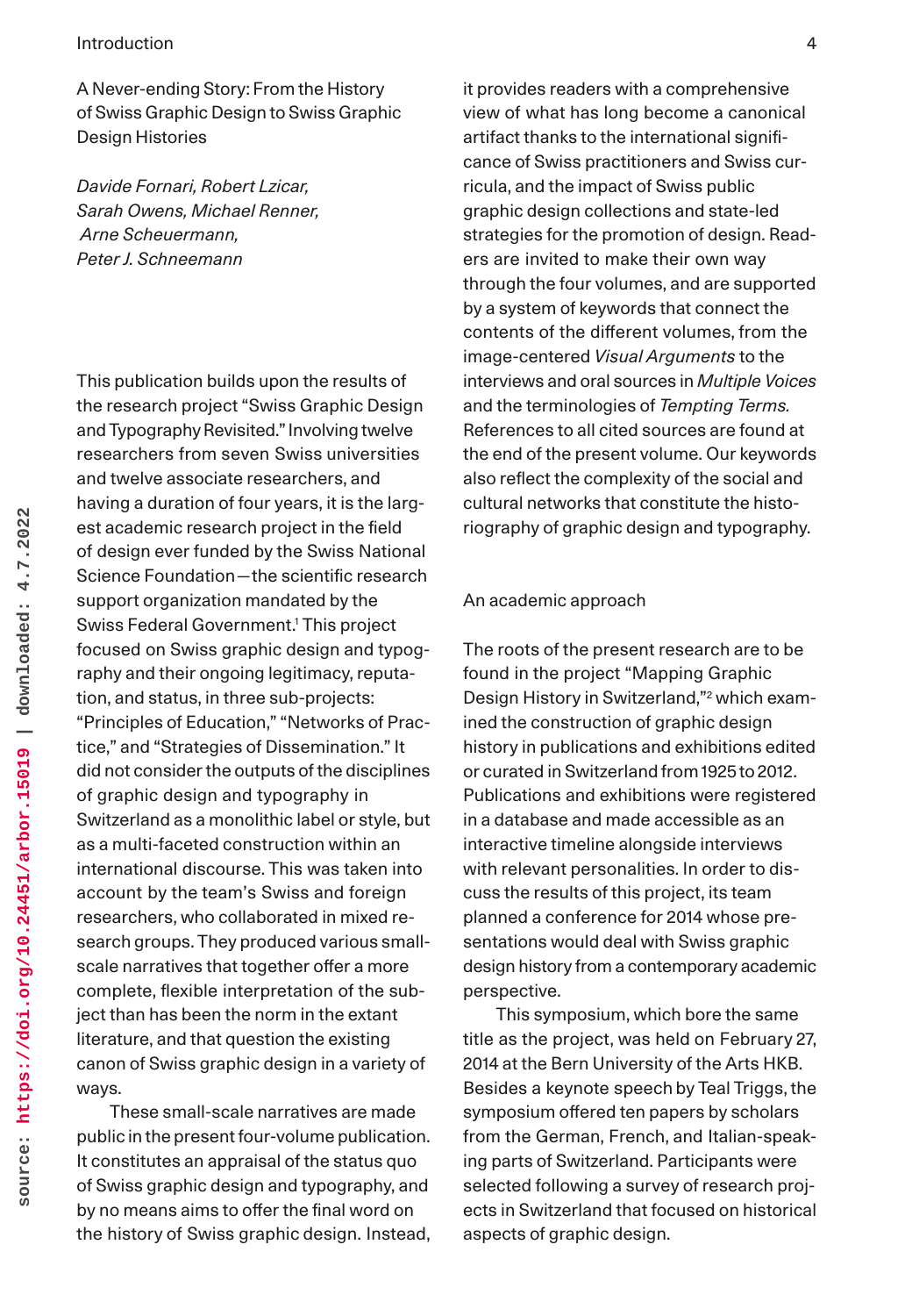At the close of the day, a workshop was held to encourage further collaboration, to exchange ideas, and to evaluate possibilities for a cross-institutional research project. This workshop laid the foundations for the present extensive research project, which from the start was intended to adopt a collaborative, comprehensive, multi-perspective, methodologically varied, and historiographically informed approach to explore the meaning and status of so-called "Swiss Graphic Design and Typography." After a number of joint working sessions, an application for a Sinergia grant from the Swiss National Science Foundation was submitted in January 2015. "Swiss Graphic Design and Typography Revisited" started in October 2016.

The book *Mapping Graphic Design History in Switzerland* was published in 2016 by Triest verlag.<sup>3</sup> It includes peer-reviewed, revised papers from the conference that were complemented by newly selected essays in order to provide an even more extensive overview of research into graphic design history in Switzerland. In its discussions of theoretical and methodological approaches to historical research on graphic design, it forms an important basis for "Swiss Graphic Design and Typography Revisited." The book was also presented to international audiences on several occasions, which enabled us to introduce our new research project to a broad spectrum of design educators, academic scholars, and designers, and also provided us with an opportunity to establish a board of experts and a network of associated researchers.

The initial hypothesis of both the symposium and the book was that graphic design history has begun to shift towards academic research projects since the establishment of the Swiss Universities of Arts and Design with their integrated facilities for research. The ensuing project "Mapping Graphic Design History in Switzerland" reflected the then status of research that was a consequence of this shift, documenting contemporary discussions and offering a critical, in-depth debate on historical issues linked to graphic design and typography in Switzerland.

The structure of the project "Swiss Graphic Design and Typography Revisited"

The workshop at the symposium of 2014 was followed by several working sessions during which representatives of each participating university developed the foundation for the current project. This traces the typical career path of a professional designer. In addition, several basic principles were laid down for this new project. We aimed to focus on processes, places, ideas, and networks instead of on people and products; and we would engage in artifact-driven case studies instead of monographic research, and on small-scale but in-depth case studies with an approach that was expertise-based instead of institution-based. The overriding subjects "migration" and "translation" were replaced by a multi-perspective analysis of the label "Swiss graphic design and typography." In a further working session, the group finalized the project's structure, with three subprojects focusing on education, practice, and dissemination. These sub-projects were then allocated case studies and defined in greater detail. This lengthy process, which took more than six working sessions from February to October 2015, led to agreement on the goals and intentions of the project, and on its basic structure.

Two-and-a-half years after the initial workshop, the launch day for "Swiss Graphic Design and Typography Revisited" was held at the Bern University of the Arts HKB on October 7, 2016. The members of the research team all met for the first time: six doctoral students, six researchers, three co-coordinators, and four co-applicants.<sup>4</sup> In the three sub-projects, mixed groups of researchers from the participating institutions investigated different aspects of Swiss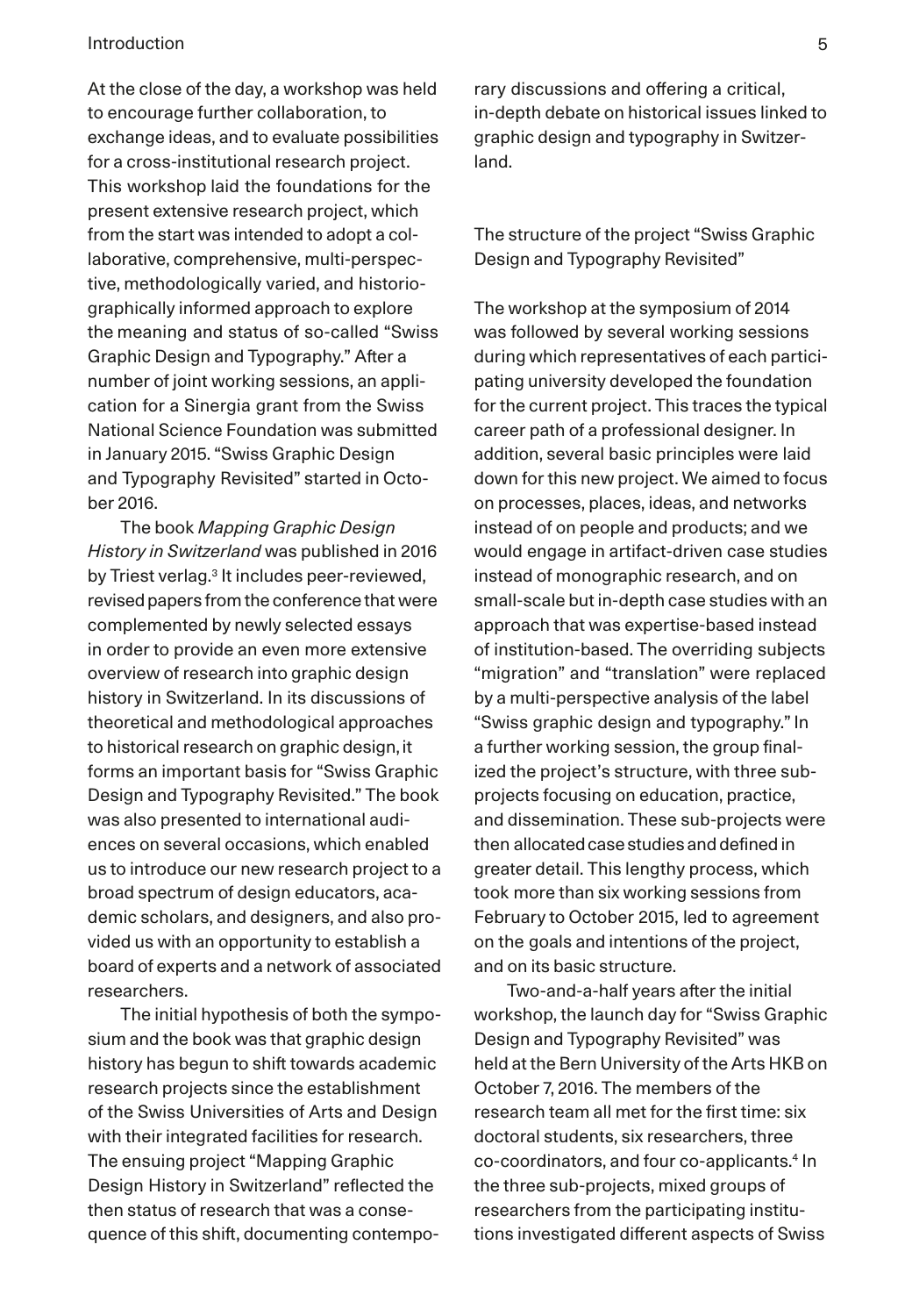graphic design—its teaching, its networks, and its publication formats. To compensate for a lack of expertise in specific fields, an international board of experts was set up in addition to the research groups. This board met regularly to discuss interim results and the further development of the project.<sup>5</sup>

The nature of the nine case studies allowed the research team to explore the landscape of Swiss graphic design and typography, shedding light on overlooked scenes, minor stories, and often-told narratives. Researchers explored the curricula at prominent *Kunstgewerbeschulen* (schools of arts and crafts) such as those in Zurich and Basel, as well as the role of teachers who moved across national borders. Nomadic practitioners, such as Albert Hollenstein and Walter Ballmer, and their business models, the impact of professional associations, and the emergence of new, informal networks were all investigated to a similar degree in order to analyze graphic design as a profession. The dissemination of design through professional journals, exhibitions, and historiographical publications was studied in order to understand the construction of the label "Swiss graphic design and typography" and the continuities and ruptures in the discourse surrounding it.

Using methods grounded in current approaches to historical analysis and cultural theory, the researchers searched through archives, analyzed textual, pictorial, and design sources such as curricula, publications, and individual testimonies, and interviewed key figures in the field. In this manner, they were able to review existing narratives and to identify previously overlooked networks, practices, and media. The result is a critical contribution to our understanding of the emergence and current self-perception of Swiss graphic design and typography. Above and beyond this, the project helped to consolidate design history as a field of research and practice in Switzerland, and provided new, relevant findings for the international scholarly discourse on visual communication. Disseminating Swiss graphic design

*Swiss Graphic Design Histories* is the main output of more than four years of research. It publishes our findings in a form that we hope will also appeal to a non-scientific audience—practicing designers in particular and will make readily available the large amount of diverse data and sources that we have analyzed. It is structured in three volumes, besides the present one: *Visual Arguments*, *Multiple Voices*, and *Tempting Terms*. The authors and editors have taken what was long considered a consolidated success story, and present it as a multifaceted representation of the socio-cultural phenomena that lie behind Swiss graphic design and typography.

*Visual Arguments* analyzes rich visual documents that researchers have gathered together during the project in archives, collections, and libraries. Various case studies for the project were developed in close connection with the archival material—not exclusively graphic artifacts, but also written documents such as timetables, correspondence, minutes of meetings, regulations, and essays. The accompanying texts are not illustrated with images; instead, the visual material is contextualized through the texts, which directly precede the images. By combining visual and textual material, the publication presents arguments that are aimed equally at researchers and graphic designers.

During the project, the researchers conducted a large number of interviews with designers who have contributed to defining Swiss graphic design. The aim of *Multiple Voices* is to make extracts from those interviews and other oral sources (published and unpublished) accessible to further research by grouping them thematically. This volume assembles all of these themes into a large-scale conversation that includes multiple voices and perspectives.

*Tempting Terms* contains essays that refer directly to the phenomena of graphic